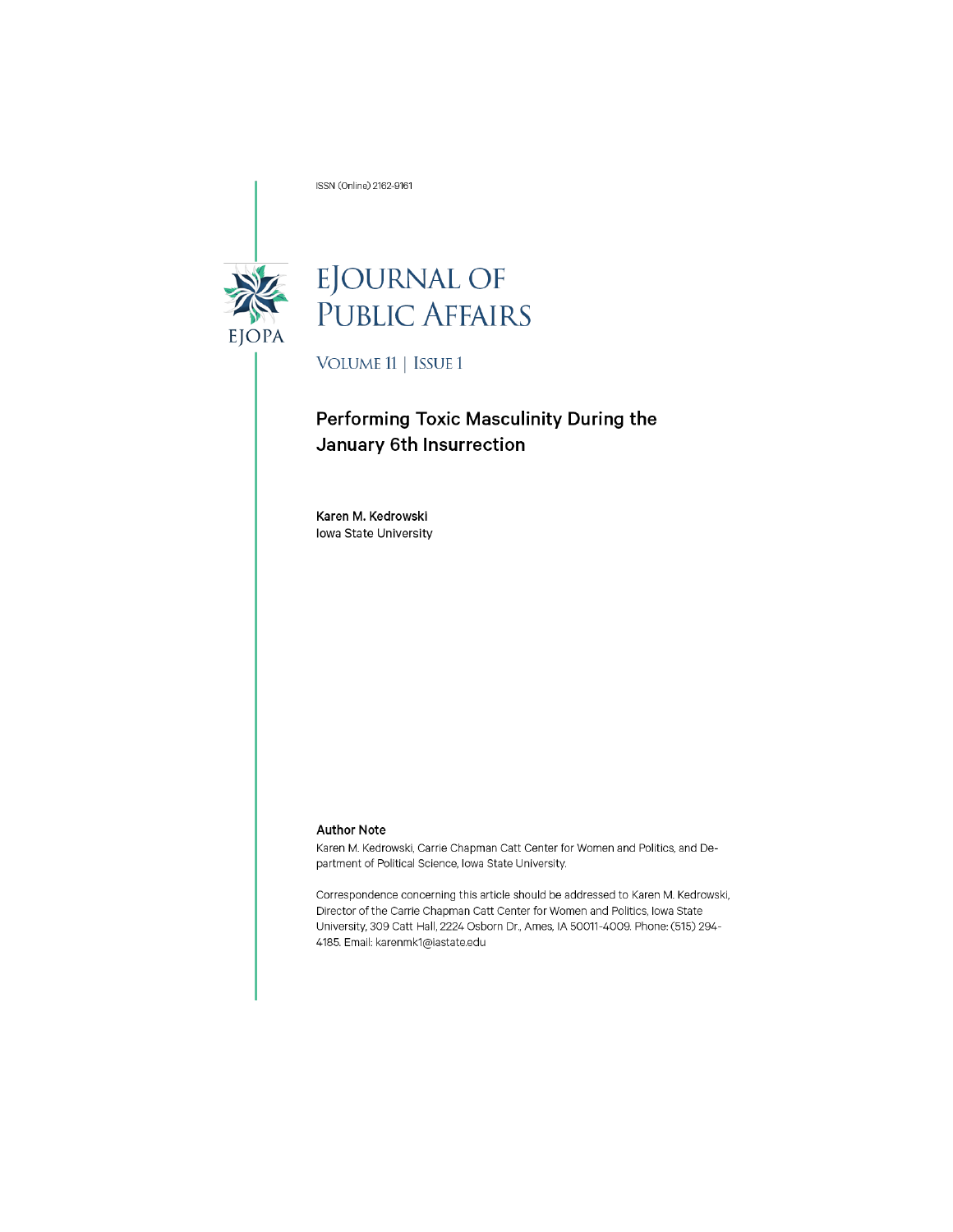# **Abstract**

This article examines the events of the January  $6<sup>th</sup>$  attack on the U.S. Capitol through the theoretical lens of toxic masculinity. While toxic masculinity was not the sole cause of the attack, it does explain many of the day's events, including the large percentage of men in the mob, their militaristic dress and demeanor, and the targeting of constitutional officers. Moreover, the author argues that the concepts of democracy, liberty, and the peaceful transfer of power are gendered female, further explaining the violence fueled by the myths behind toxic masculinity.

Keywords: toxic masculinity, U.S. Capitol insurrection, democracy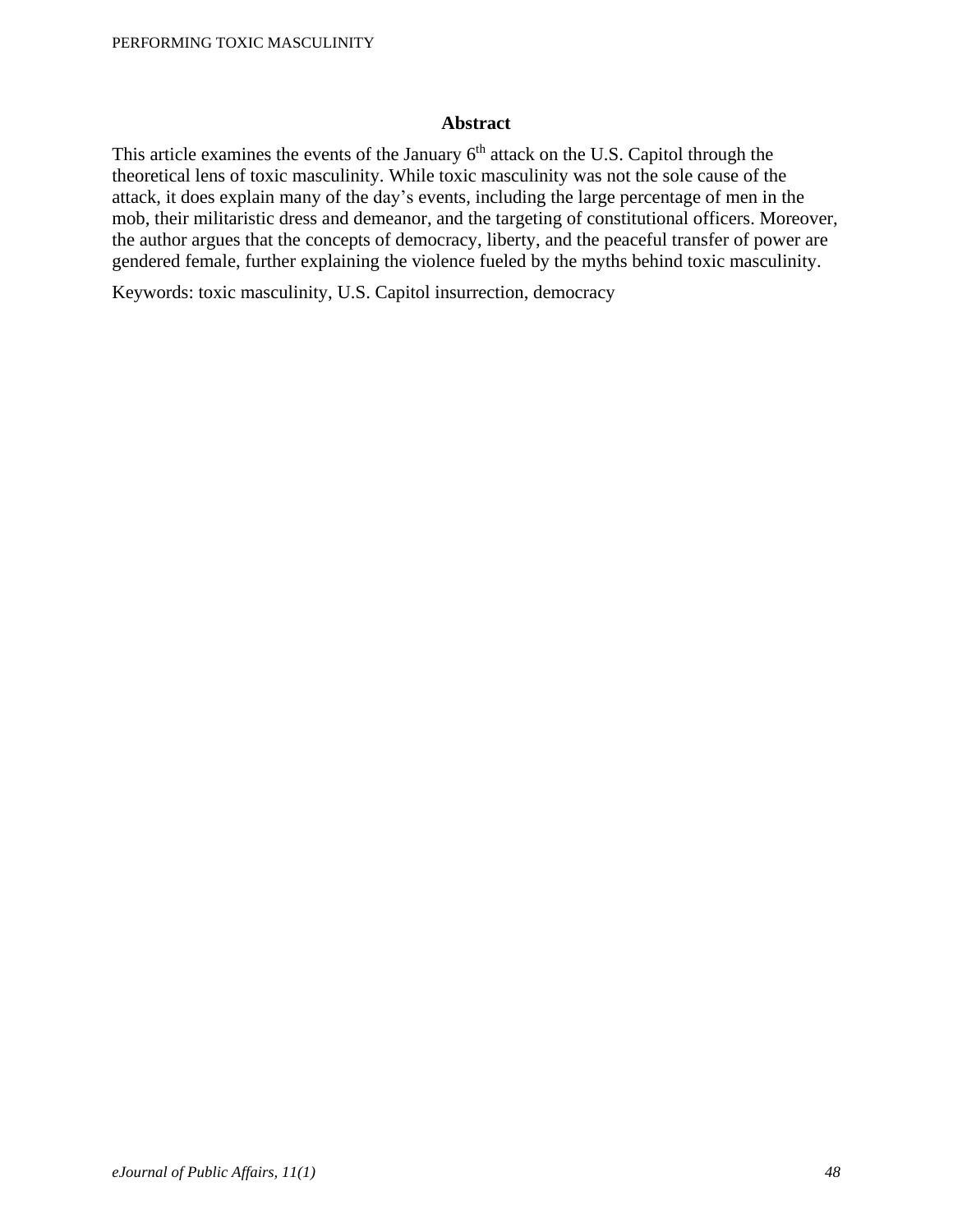The images from the U.S. Capitol insurrection on January 6, 2021, are compelling and burned into Americans' collective memories. Richard Barnett puts his feet on a desk in Nancy Pelosi's office (Bella, 2021). Doug Jensen, sporting a QAnon t-shirt, yells at a police officer (Hsu, 2021). Shirtless and tattooed, Jacob Chansley sports patriotic face paint and a fur cap with horns (Cohen, 2021). Kevin Seefried carries a Confederate battle flag through the Capitol (Higgins, 2021). Josiah Colt hangs by one hand from the Senate balcony wearing a gas mask and helmet (Williams, 2021). As of February 2022, more than 750 individuals have been charged in connection with the insurrection (National Public Radio, 2022)

As Judith Butler (1988) expressed three decades ago, gender is performative. Social norms demand that individuals act in certain ways based upon their biological sex. In the preceding cases, the men not only performed their gender roles, but also enacted a particularly dangerous and violent form of masculinity: toxic masculinity. This article explores how toxic masculinity can be used to understand and interpret the actions of those who attacked the Capitol during the January  $6<sup>th</sup>$  insurrection.

## **What Is Toxic Masculinity?**

Michael Kimmel, a well-known scholar of masculinity, recognized that masculinity takes many forms, some of which are benign and even beneficial. In his work, Kimmel documented the emergence of the model, or storyline, of the self-made man. In this masculinity narrative, cisgendered, White men achieve material success and personal happiness through their entrepreneurial drive and economic success. They meet their obligations to their families by being the breadwinner. In return, their wives and children recognize the man's unchallenged authority in the home (e.g., Kimmel & Wade, 2018).

According to Kimmel and Wade (2018), toxic masculinity arises when this storyline falls apart. The researchers described an asymmetry in feminist critiques of male privilege:

Feminism basically offered women a symmetry between the social and the individual. The social observation was women as a group are not in power. And individually, women did not feel powerful. So feminism basically said, let's address both of those: the individual powerlessness and the social powerlessness. When you apply that same syllogism to men, men *are* in power, everyone agrees, but when you say therefore men must feel powerful, they look at you cross-eyed. They say, "What are you talking about? I have no power. My wife bosses me around. My kids boss me around. My boss bosses me around." (p. 236)

This asymmetry is particularly profound for White, working-class men, many of whom were raised to be the dominant minority in American society. Yet, as the United States moved to a knowledge and service economy and well-paying industrial jobs disappeared, working-class men were unable to provide for their families as their fathers had. At the same time, women's rights, civil rights, and LGBTQ+ movements gained traction. Men are socialized to expect they will succeed financially, politically, and socially; when they do not, they become resentful and look for scapegoats. Social movements seeking to empower historically marginalized communities racial and ethnic minorities, women, immigrants—become convenient targets. These groups appear to be achieving the respect and upward mobility that seems to elude them as workingclass White men.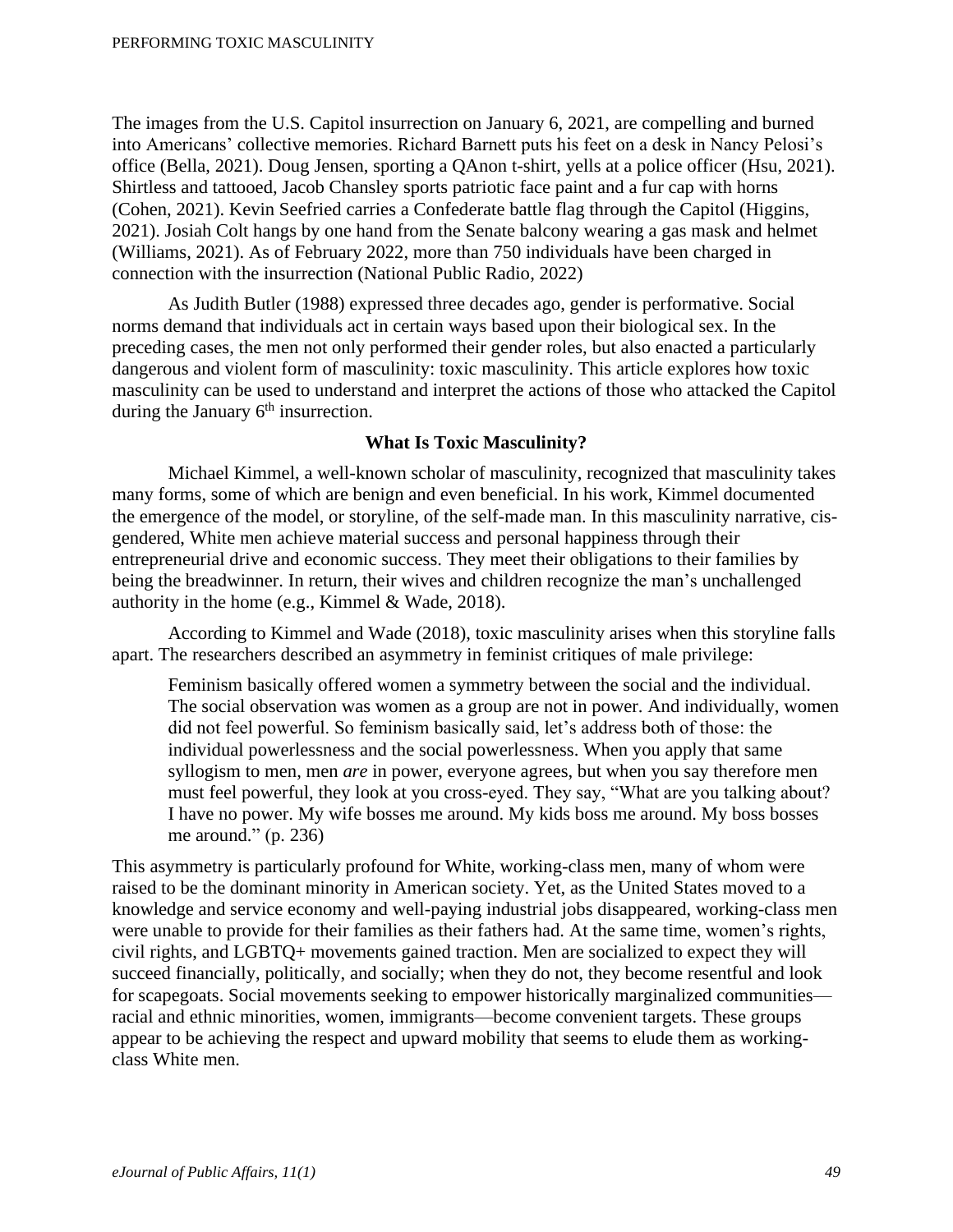According to Carol Harrington (2021), Shepherd Bliss coined the term *toxic masculinity* "to characterize his father's militarized, authoritarian masculinity" (p. 348). In its most extreme form, toxic masculinity disdains any displays of emotion as weak and effeminate, objectifies women and treats them as inferiors, and advocates violence to resolve conflict. Toxic masculinity is also characterized by misogyny and violence against women (Harrington, 2021). In addition, toxic masculinity has been used to explain political extremism (Pearson, 2019), mass shootings (Marcotte, 2018; Scott-Coe 2020), the misogynistic "incel" (involuntarily celibate) movement (Haenfler 2020), domestic violence (Scott-Coe, 2020), sexual assault (Kimmel & Wade, 2018), and misogyny in the gaming community (Gray et al., 2017). In 2018, the Southern Poverty Law Center classified two male supremacy groups—A Voice for Men and Return of the Kings—as hate groups and began tracking their activities, noting that male supremacy groups are a "gateway" to alt-right white supremacy organizations (Southern Poverty Law Center, 2018; see also Johnson, 2019).

Former President Donald Trump's personal narrative fits the prototype of Kimmel's masculine storyline (Kimmel & Wade, 2018)—even if the truth includes some inconsistencies. As Trump tells it, he is a cis-gendered, self-made man who achieved wealth through his business success. He dominates all who work for him, enjoys the loyalty of his adult children, and is accompanied by his beautiful young wife who rarely speaks her mind or speaks at all.

In addition, the masculine narrative was enhanced by Trump's behavior in the 2016 presidential campaign, when he belittled opponents; attacked female candidates Hillary Clinton and Carly Fiorina, and the reporter Megan Kelly, using sexist language; and was caught bragging about sexual assault. His campaign rhetoric was full of hyper-masculine language, especially his promises to be "tough" on crime and on the United States' international rivals (e.g., Boatright & Sperling, 2020; Finley & Johnson, 2018; Harp, 2019). Moreover, Trump displayed his toxic masculinity without serious consequence. Not only did he win the Electoral College vote in 2016, but in both 2016 and 2020, Trump received a majority of votes cast by men of all races (52% in 2016 and 51% in 2020) and a supermajority of votes cast by White men (61%; Center for American Women and Politics, 2020). Similarly, White college graduates favor the Democratic Party (53%), while those with some or no college experience favor the Republican Party (58%; Pew Research Center, 2018).

# **Gender and American Ideals**

While English nouns are not gendered like those in German or romance languages, in many respects, the United States is gendered female. For instance, many of the statues that represent the nation are allegorical females, including the Statue of Liberty, the Statue of Freedom atop the Capitol building, and Justice, who is blindfolded and holds scales (see Fox, 2021; McIntire, 2011). According to historian Sara Day (2001), between 1500 and 1800, the New World—and later the United States—was depicted as female, at times Indigenous and at times European. Before "Uncle Sam" became popular culture's depiction of the United States, the country was represented by "Columbia," another metaphorical female (Franke-Ruta, 2013; Women at the Center, 2018).

While the New World and the embodiment of its ideals of liberty and justice may be feminine, Jane Mansbridge (2000) noted that political theorists have defined democratic processes in masculine terms. The dominant frame was one of self-interested actors working to achieve their personal goals. Deliberation is a zero-sum game in which one person or faction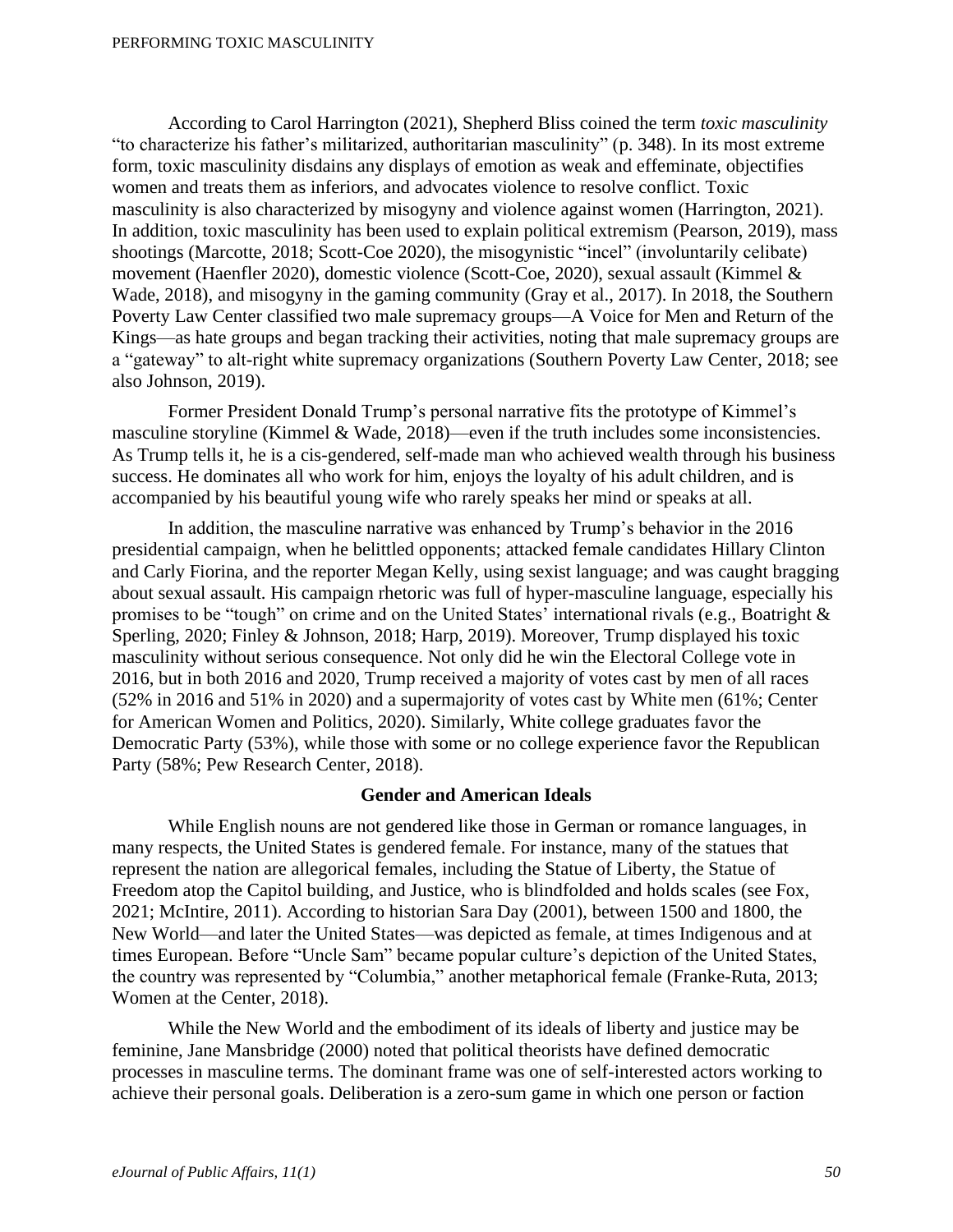#### PERFORMING TOXIC MASCULINITY

wins (i.e., over a competitor). Rather, Mansbridge argued that feminism and its emphasis on "win-win" scenarios, altruism, and common good is another means of understanding deliberation and democratic processes. Thus, by extension, compromise, the rule of law, and respect for the will of the voters, even if one does not agree with the majority, are also gendered feminine, especially since they contribute to peaceful governance.

Moreover, Laura Van Berkel and her colleagues (2017) found that men and women alike saw masculinity as a more "American" or patriotic trait than femininity and that men were more likely to be identified as examples of "Americans." In addition, the more that men identified with their gender, the more they identified themselves as Americans or patriots. Building upon this work, Deckman and Cassese (2019) reported that 45% of American voters agreed that American society is "too soft and feminine" (p. 285). This opinion was correlated with identification with the Republican Party, being male, and lacking a college degree. Fully 80% of Republican men without college degrees agreed that the United States is too soft and feminine, compared to 57% of Republican women, irrespective of their educational attainment.

# **Toxic Masculinity and the January 6th Insurrection**

The January  $6<sup>th</sup>$  insurrection was an expression of toxic masculinity in several ways. First, the democratic ritual of counting Electoral College votes is a masculine, zero-sum game, since it is based upon majoritarian principles and (usually) results in the declaration of one winner and at least one loser. However, it is also the ritual that results in the peaceful transfer of power between political factions. Peace—the opposite of masculine warfare—is often gendered feminine, with the proliferation of women's peace organizations as a case in point.

Second, the Capitol building not only is adorned with symbols of American democracy but is itself a symbol of it. Moreover, a democratic ritual, the peaceful transfer of power between political factions, was underway on January 6<sup>th</sup>. If democracy and peace are seen as "soft" or "feminine," then toxic masculinity would demand obedience as it demands obedience from women. Thus, as long as democratic traditions yield the desired result, they are not challenged; otherwise, toxic masculinity advocates using violence to achieve one's ends. Ironically, the January  $6<sup>th</sup>$  insurrectionists considered themselves patriots. However, arguably, their patriotic fervor was more inspired by President Trump's authoritarian proclivities and the myth of American dominance and exceptionalism than its (feminine) democratic ideals.

Third, many of the insurrectionists were dressed in pseudo military or law enforcement gear, and others sported clothing that glorified Trump or the debunked conspiracy theorist "Q." Not only does attire denote group membership, but military and police uniforms are the literal physical embodiment of the state and the power of its weaponry (Kedrowski et al., 2021). Moreover, the mob used items, like flag poles, as weapons and to break into the building. The "Trump 2020" flags denoted group membership and loyalty to their leader. The U.S. flags symbolized their purported patriotism, apparently without irony; and the Confederate flag carried by Seefried has been widely adopted by white supremacist groups.

Fourth, the insurrectionists sought out and threatened Speaker Nancy Pelosi as she was carrying out her constitutional responsibilities. The ire directed at Pelosi was particularly intense. Her staff barricaded themselves in a conference room to escape the mob. The office was ransacked, a laptop was stolen, protesters left threatening messages, and Mr. Barnett was photographed with his feet on a desk. Speaker Pelosi is a female, a liberal, and a feminist. She is the physical embodiment of what toxic masculinity despises most: She is a woman who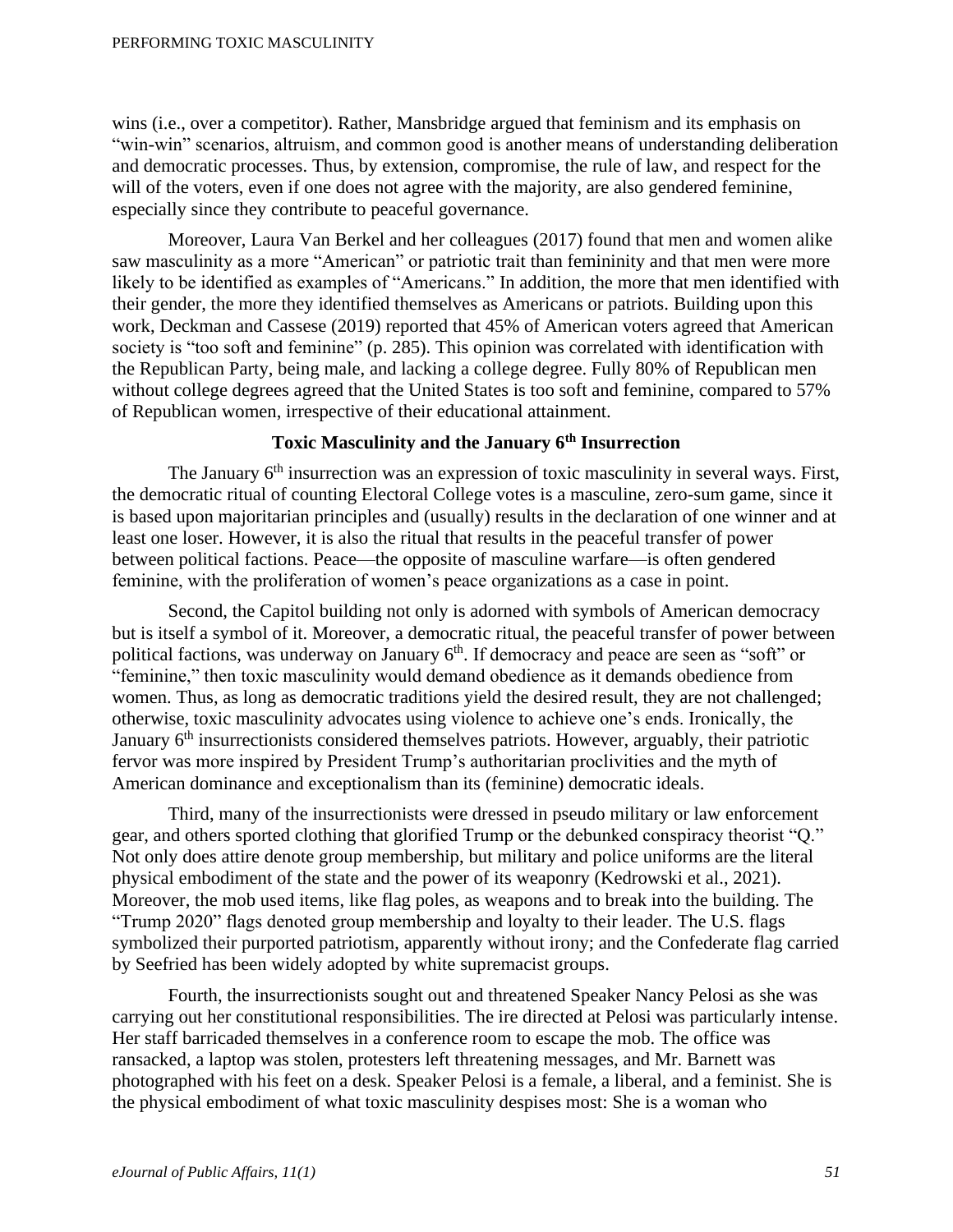unapologetically holds a position of power and authority over other men. Moreover, she is the only woman to serve as Speaker, making her open to the charge that she "took" the position from a deserving male, and she openly exercises her powers of office. Pelosi stood up to their hero, President Trump (Ball, 2020; Page, 2021) on several well-publicized occasions. For all these reasons, Pelosi became a *bête noir* to the far right and received death threats during the insurrection (Gardiner, 2021).

Sixth, men raised within the toxic masculinity paradigm too often avoid punishment for their misdeeds. The oft-repeated phrase "boys will be boys" excuses the excesses of males' behavior and shields them from consequences. So, too, with the January 6<sup>th</sup> insurrectionists, many of whom see themselves as victims within the criminal justice system and have expressed dismay that they are facing consequences for their actions. According to Dan Zak and Karen Heller (2021), who analyzed legal documents submitted by the defendants' attorneys, "Lawyers blame Donald Trump, the media, naïveté, trauma, unemployment, the pandemic, Washington elites, their clients' childhoods, and the singular nature of the event itself…. The mob mentality made them do it." Others have expressed outrage at their treatment by the criminal justice system. Richard Barnett claimed that "it's not fair" that he was still in custody while others had been released. As quoted by Zak and Heller, "QAnon Shaman" Jacob Chesney's attorney stated that Chesney "struggles to cling on to and salvage his mental health"—"as if the Capitol breach was something that happened to Chesney, and not the other way around," the authors concluded.

Finally, even some anomalies lend credence to my thesis that the January  $6<sup>th</sup>$  insurrection was an exercise in toxic masculinity. One is the unusually large percentage of women who have been arrested for their roles in the insurrection. As of January 2022, 13% of the individuals arrested were women, more than doubling the percentage of women who typically participate in violent extremist groups (Miller-Idriss, 2022). Some of these women were leaders in the QAnon movement and at least two, Ashli Babbitt and Jessica Watkins, were military veterans (Anti-Defamation League, 2021). While the notion of toxic masculinity is usually used to analyze men's behaviors, women can adopt the same values. For instance, women too may believe that they—or their male partners—have been displaced by less deserving groups. They too may espouse violence to resolve conflict and see masculinity as more patriotic than femininity. In fact, joining the military, storming the Capitol, or demonizing others is a means of "performing" masculinity in the Butlerian tradition and of assuming some of the power usually reserved for White men.

At first blush, the death threats against then-Vice President Mike Pence also appear anomalous. After all, Pence is a conservative White male. Yet, Pence was a soft-spoken and loyal vice president, and during his 4 years in office, he did not upstage his flamboyant boss and readily defended administration policies. Pence values his marriage and "never dines alone with a woman other than [his wife] Karen," whom he refers to as "Mother" (Kruzel, 2018). Indeed, Pence appears to be an example of healthy masculinity.

Ultimately, Pence maintained that he did not have the authority to overturn the Electoral College vote, despite an intense lobbying campaign by then-President Trump and his allies. This stance led Trump to respond in a typically toxic way. He repeatedly criticized Pence for lacking "courage" (Helderman & Dawsey, 2021). By implication, then, Pence was cowardly and weak two characteristics that are unacceptable to those who embrace toxic masculinity. Trump's public condemnations of Pence further inflamed the crowd and led them to seek out Pence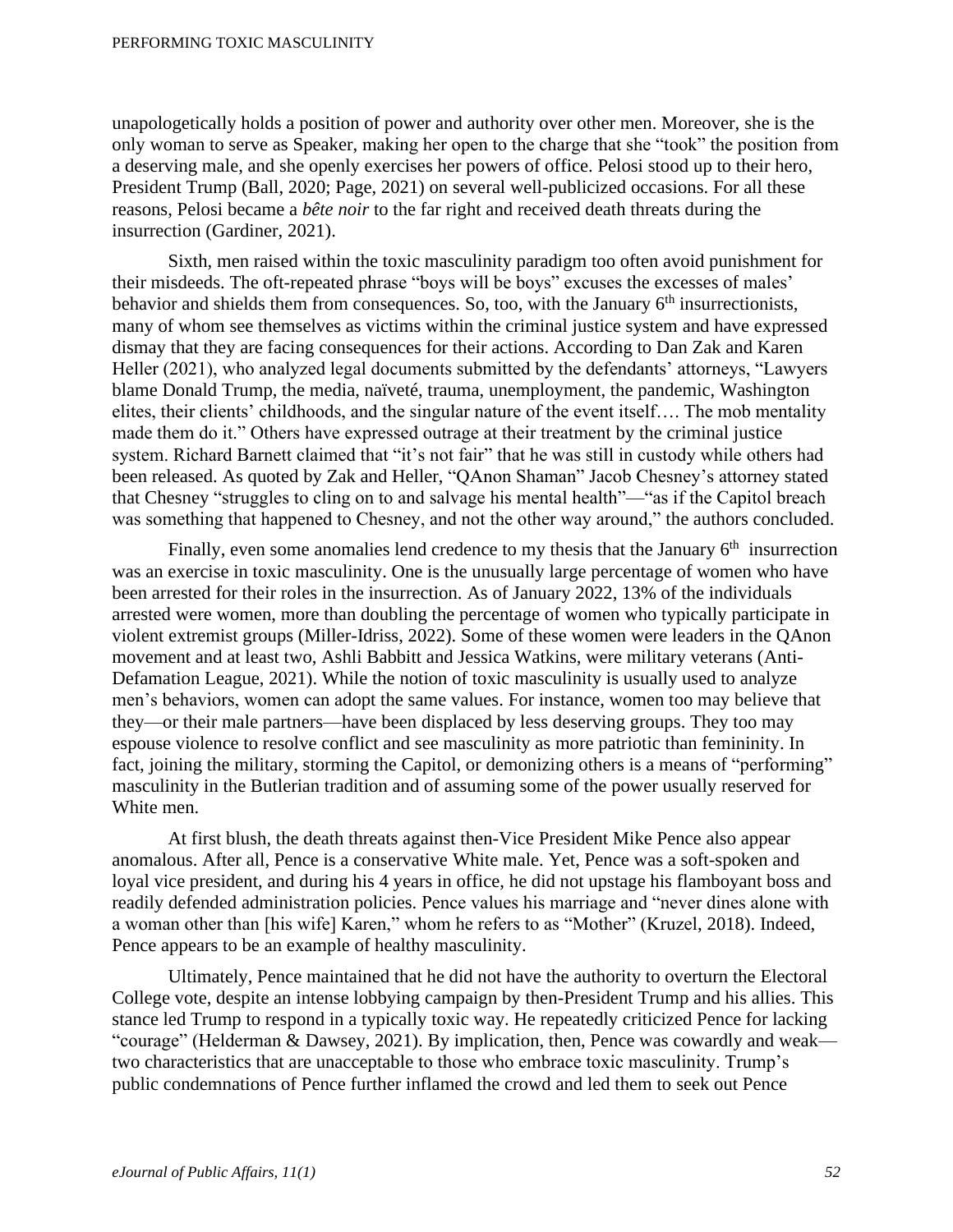during the insurrection. Thus, the crowd's targeting of Vice President Pence is not anomalous at all.

# **Conclusion**

Arguably, the roots of toxic masculinity run deep and extend to the violence of the earliest days of the Republic—with the violence of slavery, the violent displacement of Indigenous peoples, and the complete subjugation of European women. The problem was exacerbated by the rise of the various civil rights movements that sought to end discrimination against women, people of color, and LGBTQ persons. All these groups, and any successes they might have achieved, appeared to displace the working-class White male from his economic success and his position of power in the family.

The seeds of this problem were fertilized in the 1980s, when the Reagan Administration rescinded the Fairness Doctrine, thereby allowing for the rise of conservative talk radio and cable news networks with a decided ideological bent. Scholars decried the tendency of people to stay in partisan "echo chambers." Social media only accelerated these trends and led to the proliferation of conspiracy theories and blatant falsehoods. Yet, toxic masculinity helps explain the *response* of the insurrectionists who mobbed the Capitol on January 6<sup>th</sup>. Toxic masculinity explains not only violence against women, misogyny, and authoritarianism, but also violence against democracy herself.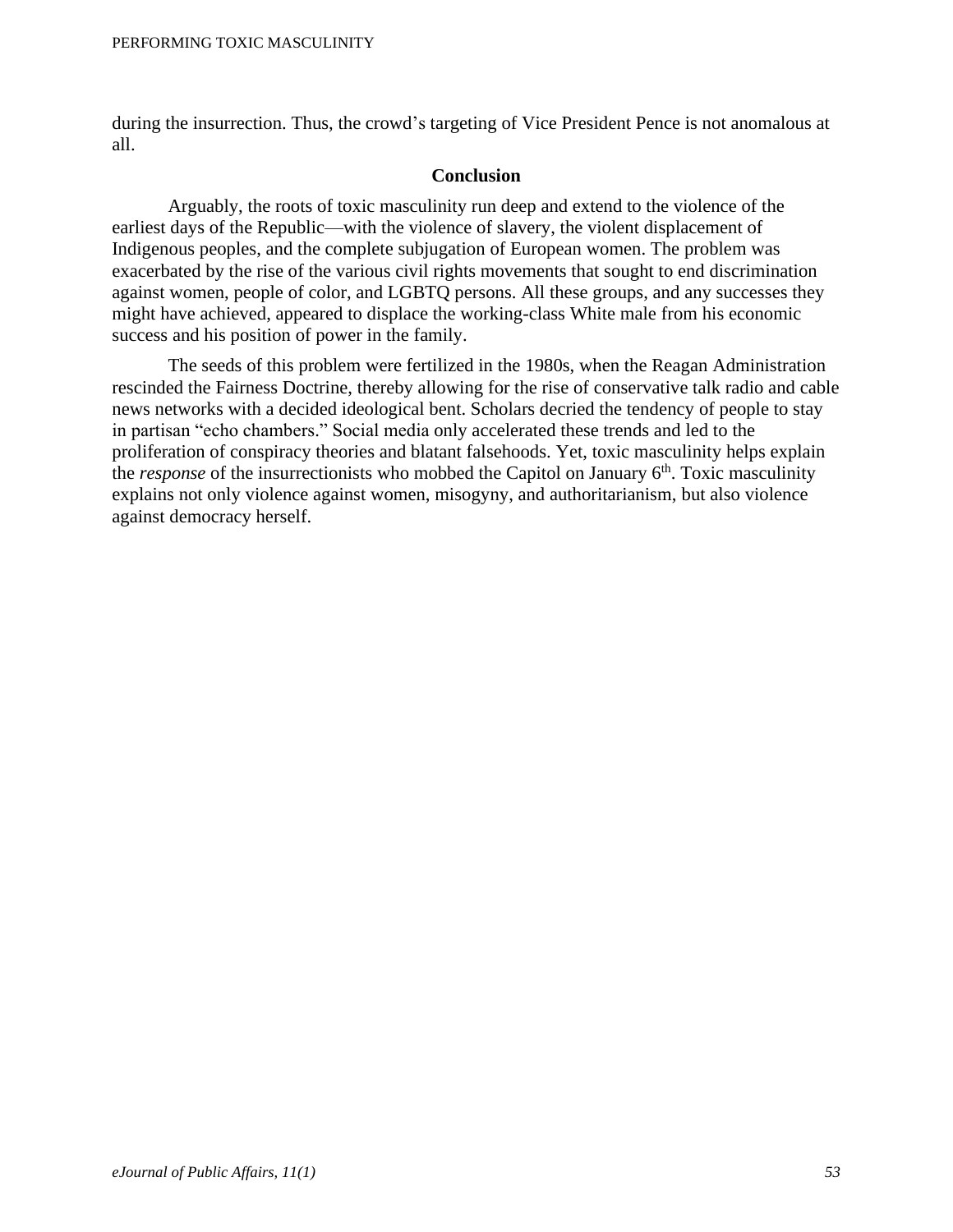### **References**

- Anti-Defamation League. (2021). *The women facing charges for January 6, 2021*. https://www.adl.org/blog/the-women-facing-charges-for-january-6-2021
- Ball, M. (2020). *Pelosi*. Henry Holt.
- Bella, T. (2021, June 2). Alleged Capitol rioter who posed in Pelosi's office is selling signed photos for \$100 to help pay legal fees. *Washington Post*. https://www.washingtonpost.com/nation/2021/06/02/capitol-richard-barnett-pelosi-photo/
- Boatright, R. G., & Sperling, V. (2020). *Trumping politics as usual: Masculinity, misogyny, and the 2016 elections*. Oxford University Press.
- Butler, J. (1988). Performative acts and gender constitution: An essay in phenomenology and feminist theory. *Theatre Journal*, *40*(4), 519–531. https://doi.org/10.2307/3207893
- Center for American Women and Politics. (2020). *The gender gap: Presidential vote choice*. https://cawp.rutgers.edu/gender-gap-presvote
- Cohen, M. (2021, September 3). "QAnon Shaman" Jacob Chansley pleads guilty to felony in U.S. Capitol riot. *CNN*. https://www.cnn.com/2021/09/03/politics/qanon-shaman-guiltyplea-insurrection-jacob-chansley/index.html
- Day, S. (2001). *"With peace and freedom blest!": Woman as symbol in America, 1590-1800*. Library of Congress. https://guides.loc.gov/american-women-essays/woman-as-symbol
- Deckman, M., & Cassese, E. (2019). Gendered nationalism and the 2016 U.S. presidential election: How party class, and beliefs about masculinity shaped voting behavior. *Politics and Gender*, *17*(2), 277–300. https://doi.org/10.1017/S1743923X19000485
- Finley, L., & Johnson, M. (Eds.). (2018). *Trumpism: The politics of gender in a post-propitious America*. Cambridge Scholars Publishing.
- Fox, S. (2021). *The goddess of freedom: From Libertas to Lady Liberty*. Circle Sanctuary. https://www.circlesanctuary.org/index.php/circle-magazine/sample-articles/the-goddessof-freedom-from-libertas-to-lady-liberty
- Franke-Ruta, G. (2013, March 5). When America was female. *The Atlantic.* https://www.theatlantic.com/politics/archive/2013/03/when-america-was-female/273672/
- Gardiner, D. (2021, February 10). Pro-Trump rioters intended to kill Pelosi, impeachment managers say. *San Francisco Chronicle*. https://www.sfchronicle.com/politics/article/Pro-Trump-rioters-sought-to-kill-Nancy-Pelosi-15941045.php
- Gray, K. L., Buyukozturk, B., & Hill, Z. G. (2017). Blurring the boundaries: Using gamergate to examine "real" and symbolic violence against women in contemporary gaming culture. *Sociology Compass*, *11*(3). https://doi.org/10.1111/soc4.12458
- Haenfler, R. (2020). The Incel rebellion is a retreat to classic male domination. In B. Krasner (Ed.), *Toxic masculinity* (pp. 154–157). Greenhaven Publishing.
- Harp, D. (2019). *Gender in the 2016 U.S. presidential election: Trump, Clinton, and media discourse*. Routledge.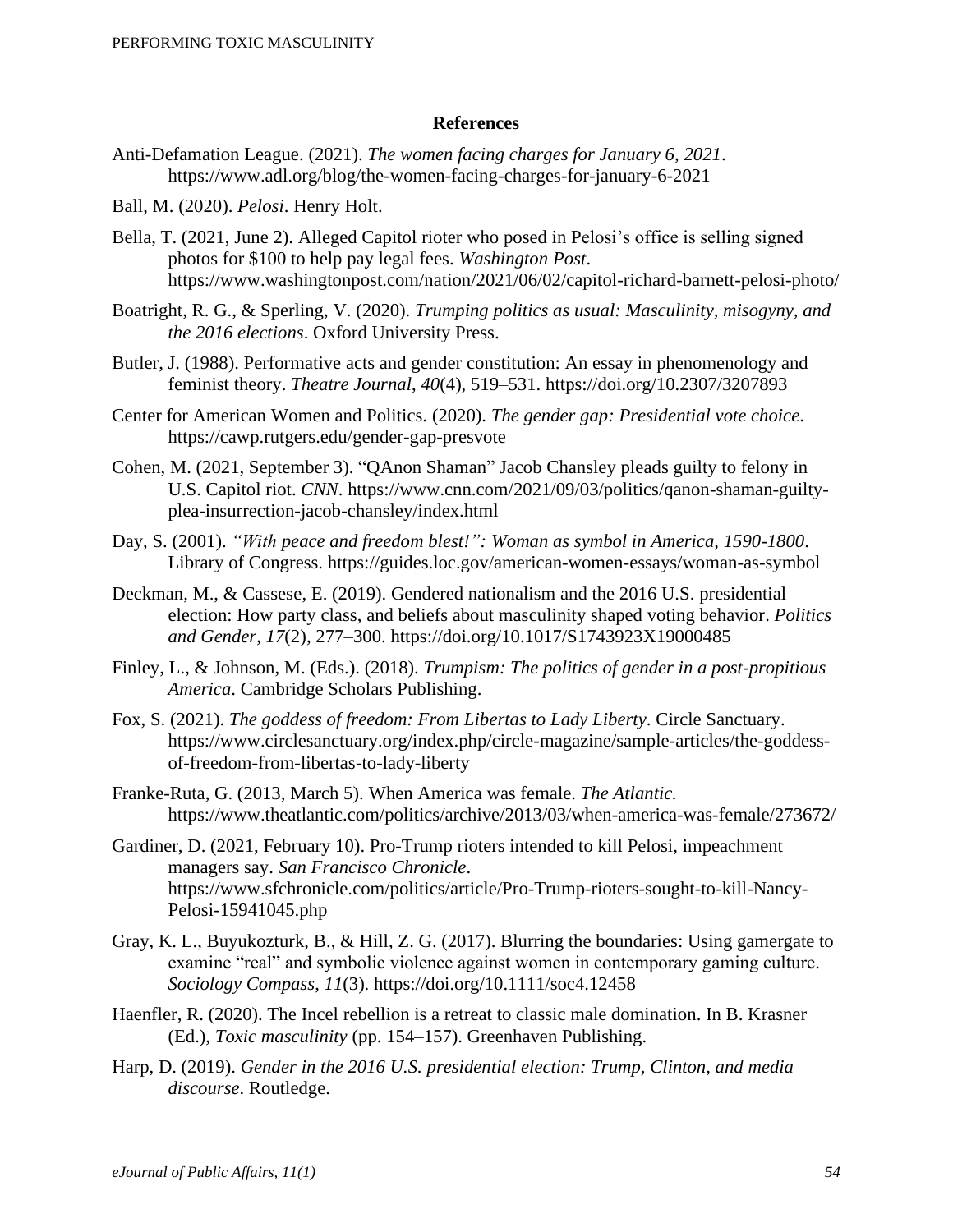- Harrington, C. (2021). What is "toxic masculinity" and why does it matter? *Men and Masculinities*, *24*(3), 345–352. https://doi.org/10.1177/1097184X20943254
- Helderman, R., & Dawsey, S. J. (2021, February 11). Mounting evidence suggests Trump knew of danger to Pence when he attacked him as lacking "courage" amid Capitol siege. *Washington Post*. https://www.washingtonpost.com/politics/trump-tweet-pencecapitol/2021/02/11/cc7d9f7e-6c7f-11eb-9f80-3d7646ce1bc0\_story.html
- Higgins, T. (2021, April 8). Man who carried Confederate flag to Capitol during Jan. 6 riot indicted. *CNBC*. https://www.cnbc.com/2021/04/08/man-who-carried-confederate-flagto-capitol-during-riot-indicted-.html
- Hsu, S. S. (2021, September 2). QAnon "poster boy" for Capitol riot sent back to jail after violating court order to stay off internet. *Washington Post*. https://www.washingtonpost.com/local/legal-issues/douglas-jensen-jailed-qanonaddiction/2021/09/02/50ee9628-0c08-11ec-aea1-42a8138f132a\_story.html
- Johnson, J. (2019). Affective radicalization and White masculinity. *Feminist Media Studies*, *19*(2), 297–299. https://doi.org/10.1080/14680777.2019.1573533
- Kedrowski, K. M., Ortbals-Wiser, C., Poloni-Staudinger, L., & Cherie Strahan, J. (2021, September 30–October 3). *The double-edged sword: Woman politicians and the strategic employment of fashion* [Conference paper]. American Political Science Association, Seattle, WA, and virtual.
- Kimmel, M., & Wade, L. (2018). Ask a feminist: Michael Kimmel and Lisa Wade discuss toxic masculinity. *Signs: Journal of Women in Culture and Society*, *44*(1), 233–254. http://signsjournal.org/kimmel-wade-toxic-masculinity/
- Kruzel, J. (2018, March 27). Does Mike Pence call his wife "Mother"? *Politifact*. https://www.politifact.com/article/2018/mar/27/does-mike-pence-call-his-wife-mother/
- Mansbridge, J. (2000). Feminism and democracy. *The American Prospect.* https://prospect.org/civil-rights/feminism-democracy/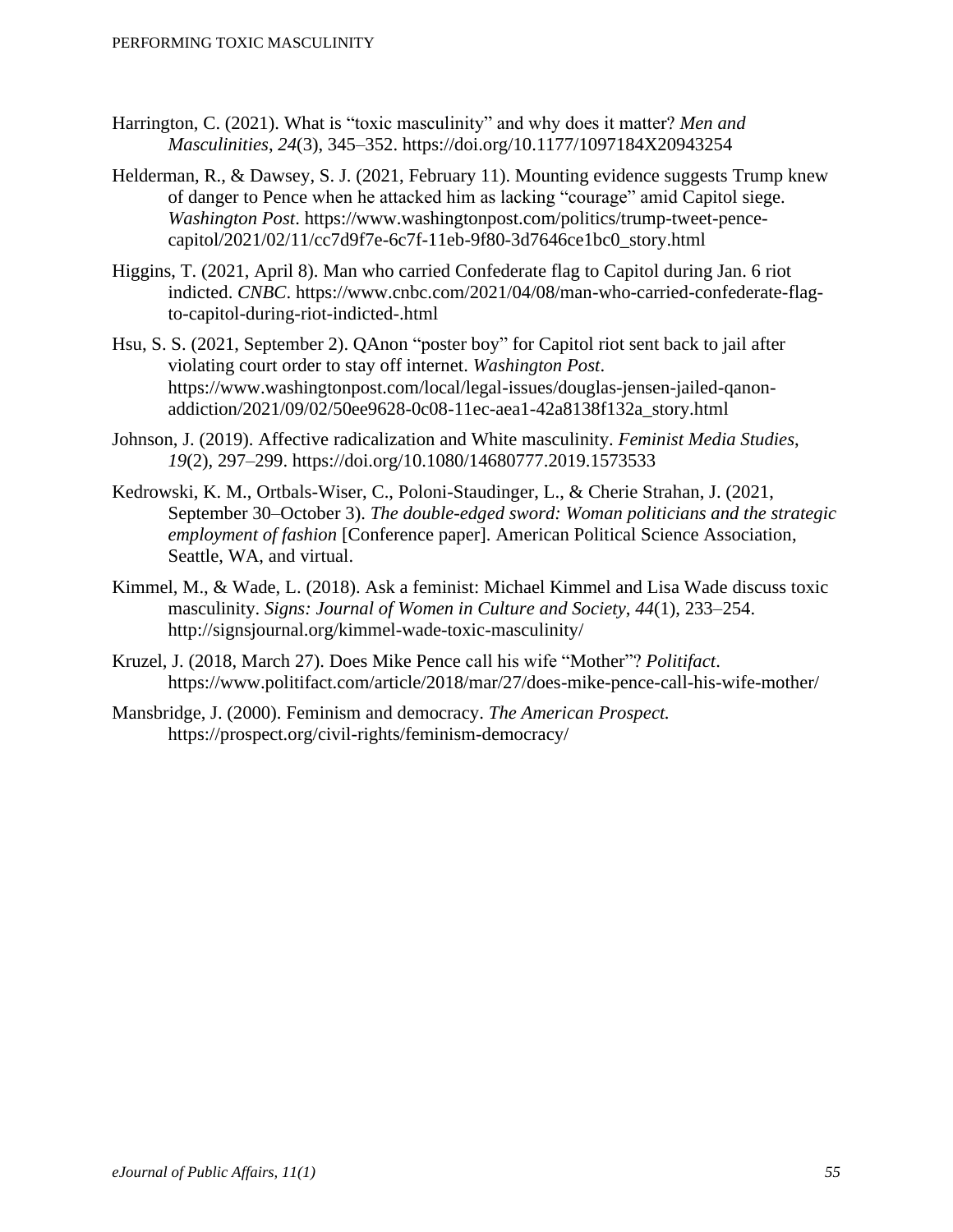- Marcotte, A. (2018). Overcompensation nation: It's time to admit that toxic masculinity drives gun violence. In M. Adams, W. J. Blumenfeld, D. C. J. Catalano, K. S. DeJong, H. W. Hackman, L. E. Hopkins, B. J. Love, M. L. Peters, D. Shlasko, & X. Zùñiga (Eds.), *Readings for diversity and social justice* (4<sup>th</sup> ed.; pp. 386–388). Routledge.
- McIntire, K. (2011). The American goddess: Feminine depictions of liberty. In *The Inheritage Almanack*. https://www.inheritage.org/almanack/american-goddess-female-depictions-ofliberty/
- Miller-Idriss, C. (2022, January 8). Women among the Jan. 6 attackers are the new normal of right-wing extremism. *MSNBC*. [https://www.msnbc.com/opinion/women-among-jan-6](https://www.msnbc.com/opinion/women-among-jan-6-attackers-are-new-normal-right-wing-n1287163) [attackers-are-new-normal-right-wing-n1287163](https://www.msnbc.com/opinion/women-among-jan-6-attackers-are-new-normal-right-wing-n1287163)
- National Public Radio Staff. (2021, February 11). The Capitol siege: The cases behind the biggest criminal investigation in U.S. history. *NPR*. https://www.npr.org/2021/02/09/965472049/the-capitol-siege-the-arrested-and-theirstories
- Page, S. (2021). *Madam Speaker: Nancy Pelosi and the lessons of power*. Twelve Books.
- Pearson, E. (2019). Extremism and toxic masculinity: The man question re-posed. *International Affairs*, *95*(6), 1251–1270. https://doi.org/10.1093/ia/iiz177
- Pew Research Center. (2018). *Report: Wide gender gap, growing educational divide in voters' party identification*. https://www.pewresearch.org/politics/2018/03/20/wide-gender-gapgrowing-educational-divide-in-voters-party-identification/
- Scott-Coe, J. (2020). Toxic masculinity is responsible for domestic violence and mass shootings. In B. Krasner (Ed.), *Toxic masculinity* (pp. 94–105). Greenhaven Publishing.
	- Southern Poverty Law Center. (2018). *Male supremacy*. https://www.splcenter.org/fightinghate/extremist-files/ideology/male-supremacy
- Van Berkel, L., Molina, L., & Mukherjee, S. (2017, August 14). Are men seen as "more American" than women? *The Conversation*. https://theconversation.com/are-men-seenas-more-american-than-women-78435
- Williams, P. (2021, July 14). Idaho man who dangled from Senate Gallery pleads guilty in Capitol riot case. *NBC News.* https://www.nbcnews.com/politics/politics-news/idahoman-who-dangled-senate-gallery-pleads-guilty-capitol-riot-n1274002
- Women at the Center. (2018). *American Woman? Amérique, Columbia, and Lady Liberty*. New York Historical Society. https://womenatthecenter.nyhistory.org/american-womanamerique-columbia-and-lady-liberty/
- Zak, D., & Heller, K. (2021, July 20). What were the Capitol rioters thinking on Jan. 6? *The Washington Post*. [https://www.washingtonpost.com/lifestyle/style/capitol-riot-defense](https://www.washingtonpost.com/lifestyle/style/capitol-riot-defense-trump-election/2021/07/19/e14f665e-d812-11eb-bb9e-70fda8c37057_story.html)[trump-election/2021/07/19/e14f665e-d812-11eb-bb9e-70fda8c37057\\_story.html](https://www.washingtonpost.com/lifestyle/style/capitol-riot-defense-trump-election/2021/07/19/e14f665e-d812-11eb-bb9e-70fda8c37057_story.html)